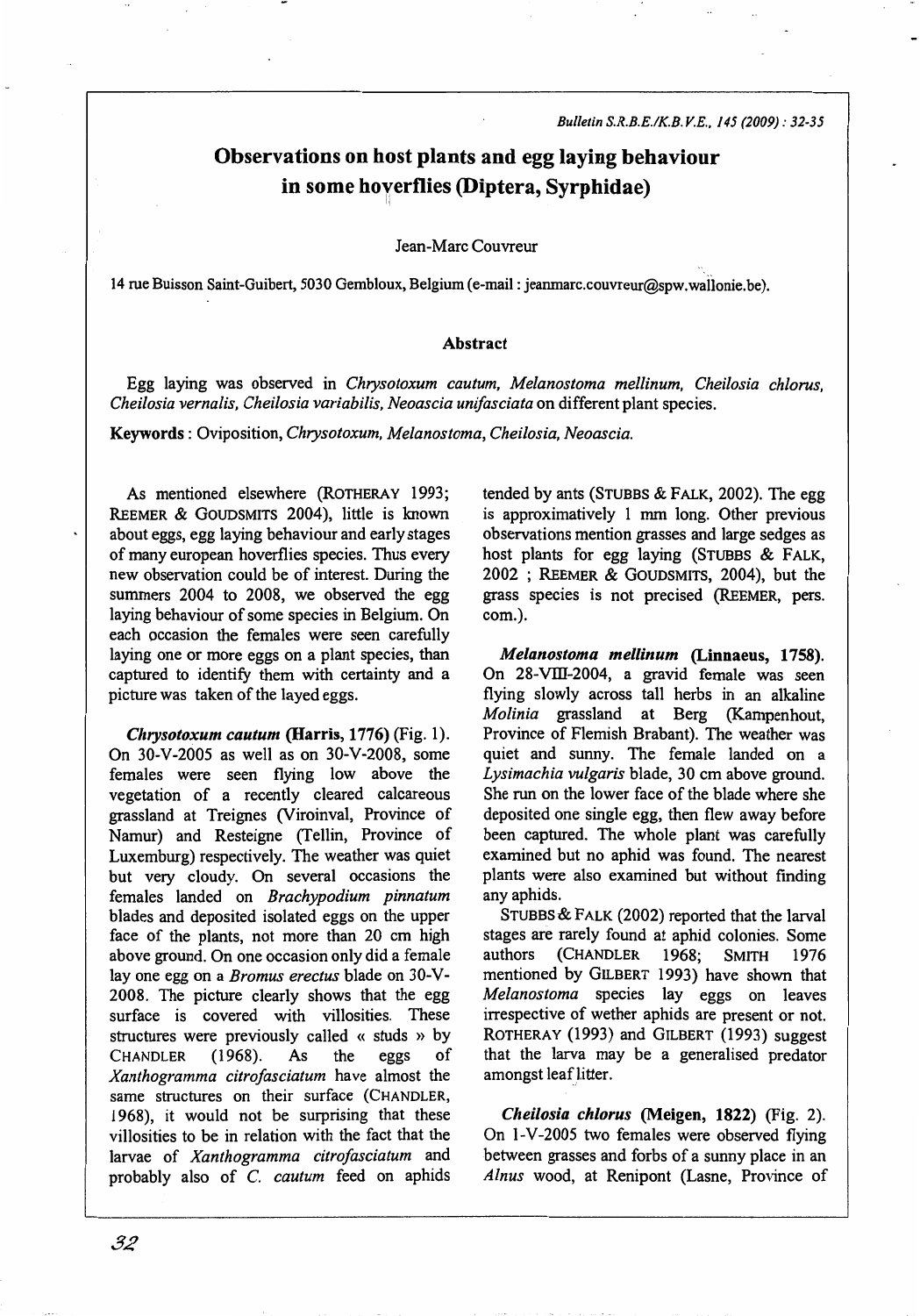

Fig. 1. Eggs of *Chrysotoxum cautum* on the upper face of a *Brachypodium pinnatum* blade



Fig. 3. Egg of *Cheilosia vernalis* on the basal part of *Leucanthemum vulgare* 



Fig. 2. Egg of *Cheilosia chlorus* on the upper face of *Cirsium oleraceum* 



Fig. 4. Egg of *Cheilosia variabilis* on a basal dead leaf of *Scrophularia umbrosa* 





Figs 5-6. Eggs of *Neoascia unifasciata* in cracks of a *Populus* dead twig

Walloon Brabant). The weather was quiet and sunny. The hoverflies landed several times on *Cirsium oleraceum* blades and deposited one or more isolated eggs on the upper face of the basal part (not more than 15 or 20 cm high above ground) of the blades. The eggs are approximatively 1 mm long and their surface is smooth.

*Cirsium oleraceum* is already known as the

host plant (DOCZKAL, 1996 and 2002). Perhaps C. *chlorus* is an exception among the thistle feeders as all records of larval and egg-laying hosts refer to only a single plant species. All other thistle feeders with numerous records have a wider host range. The mention of *Petasites paradoxus* as host plant by KALTENBACH (1874) seems to be an error (DOCZKAL, 1996).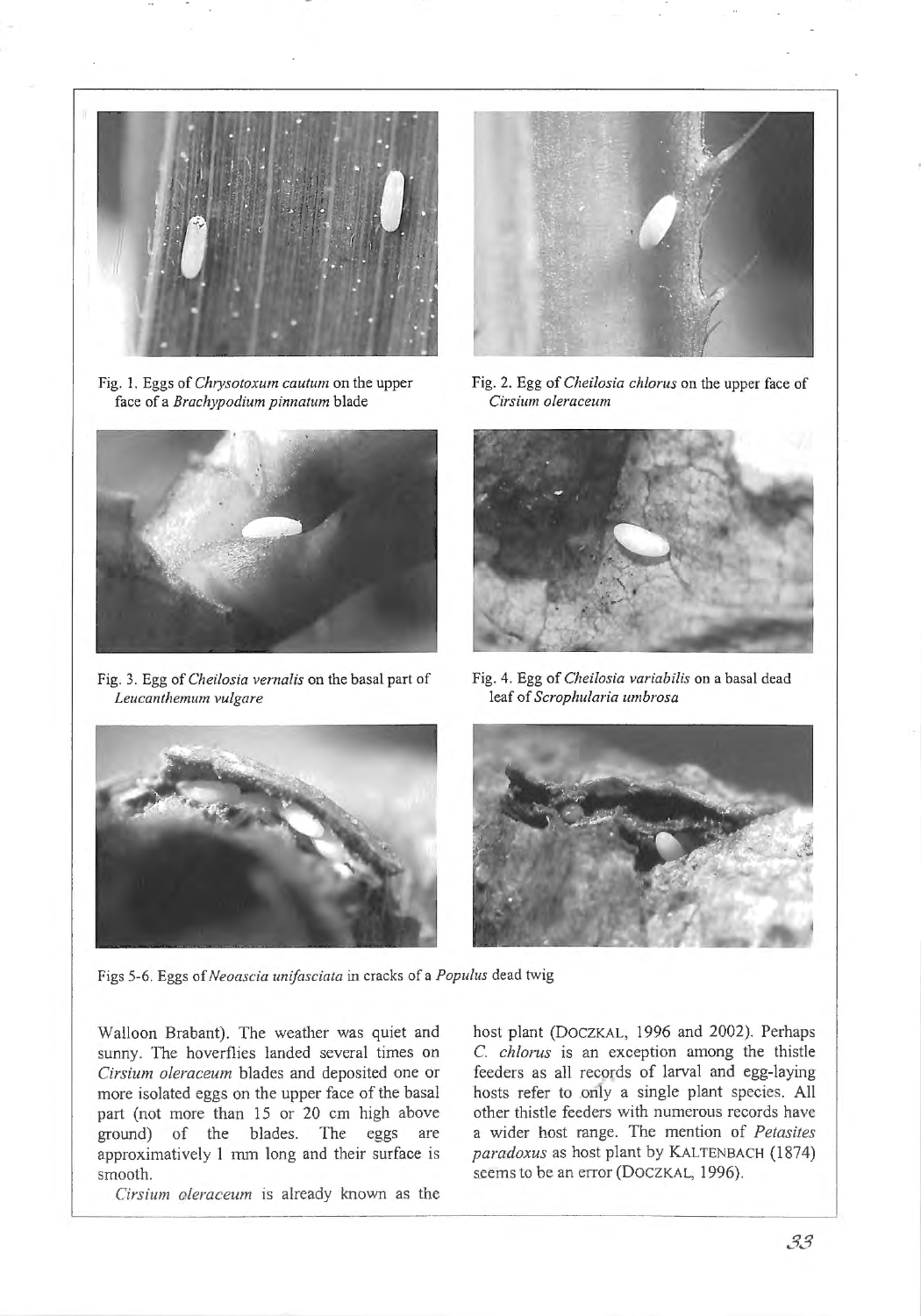*Cheilosia vernalis* (Fallén, 1817) (Fig. 3). On 3-Vlll-2007, some females landed on the foliage of a *Leucanthemum vulgare* carpet in an abandoned dry meadow at Aisemont (Fosses-la-Ville, Province of Namur). The weather was quiet and sunny. The females soon followed the petiole in the direction of the plant base until they diseappeared for some seconds. They then re-emerged and flied away quickly. One female was captured directly at this moment and another one was captured in the vicinity of the *Leucanthemum* population while feeding on *Achillea millefolium* flowers. We found without difficulties some scattered eggs on the basal parts of the *Leucanthemum* plants (see Fig. 3). These eggs are white, smooth and shiny. Both flies were identified as *Cheilosia vernalis.* To our knowledge this is the first mention of *Leucanthemum vulgare* as host plant for this species. Other known host plants are *Achillea millefolium, Camomilla recutita, Sonchus o/eraceus* and *Tragopogon pratensis* (STUBBS & FALK, 2002). As the variability of some morphological traits and of the host plants suggested it, we could be in presence of a complex of species still to be described. We therefore keep the two flies in our collection for any possible future nomenclatural revision.

*Cheilosia variabilis* (Panzer, 1798) (Fig. 4). On two occasions in may 2008, a female was seen landing on a *Scrophularia umbrosa* young plant in a marshy bog in Hourpes (Thuin, Province of Hainaut). The animal followed the main stem downwards with the typical elongated abdomen posture until it was lost from view for some seconds due to the lush vegetation. Then the female reappeared not far from the base of the plant and flew off. The first careful search for eggs on the stem of the plant did not bring results. Instead on the second occasion an egg was found on a dead basal leaf of the plant. As far as we know (ROTHERAY, 1993; DOCZKAL, 1996; STUBBS & FALK, 2002) larvae have been found on *Scrophularia nodosa* and *S. auricu/ata,*  but not yet on *S. umbrosa.* 

*Neoascia unifasciata* (Strobl, 1898) (Figs 5- 6). This rare species only found from one station in Belgium (VERLINDEN, 1994) was found in 2007 in a marshy bog in Hourpes (Thuin, Province of Hainaut). Most of the animals were captured in a dense *Petasites hybridus* stand together with *Neoascia obliqua.* The presence of these *Neoascia* species together in this kind of habitat was also noted by BARKEMEYER & CLAUSSEN (1986). It is now established that *Neoascia obliqua* is clearly associated with Petasites (STUBBS & FALK, 2002) the larvae living in the stem and possibly benifiting of the tunnels of other plant-mining insects as *Cheilosia himantopus* {JENS-HERMANN .. STUKE, pers. comm.). *Cheilosia himantopus* was indeed present on the Hourpes site. Concerning the biology of *Neoascia unifasciata,* we could not find information in the litterature. On the Hourpes site however we were able to observe on 3 occasions the egg-laying behaviour of the female. On one of these occasions no eggs were found. On the two other ones, the female landed on small dead vegetal elements (leaves, twigs) lying on the ground under the *Petasites* leaves and laid some eggs as not to be directly exposed to the view with her elongated and "searching" abdomen. It is only after having collected and carefully examined the vegetal elements that we found the smooth eggs  $( $1$  mm) under a$ fragment or just under the bark of a small *Populus* twig (Figs 5-6). These observations should be continued the next seasons to learn more about the larval cycle of this species. In particular it would be interesting to know if *Neoascia unifasciata* also depends on *Petasites hybridus* for its development or not.

### Acknowledgements

Friendly thanks to Jean-Yves Baugnée who encouraged me to write this note, to Damien Severin for his help in the field and to Etierme Branquart for useful suggestions and data on the larval biology of hoverflies. Both of them read also this note over. Menno Reemer gave me precisions about the grass species as host plant for *Chrysotoxum cautum* and Jens-Hermann Stuke about the biology of the two *Neoascia* species.

### References

- BARKEMEYER W. & CLAUSSEN C., 1986 Ziir identität von Neoascia unifasciata (Strobl, 1898) mit einem Schliissel fiir die in der Bundesrepublik Deutschland nachgewiesenen Arten der Gattung *Neoascia* Willinston 1886 (Diptera: Syrphidae ), *Bonn. Zool.IJeitr. Jg* 37, H. 3: 229-239.
- CHANDLER E. F. G., 1968- A preliminary key to the eggs of some of the commoner aphidophagous Syrphidae (Diptera) occuring in Britain, *Trans. R. Soc. Lond.* 120(8): 199-217.
- DOCZKAL D., 1996 Observations on host plants and behaviour of egg laying females of *Cheilosia*